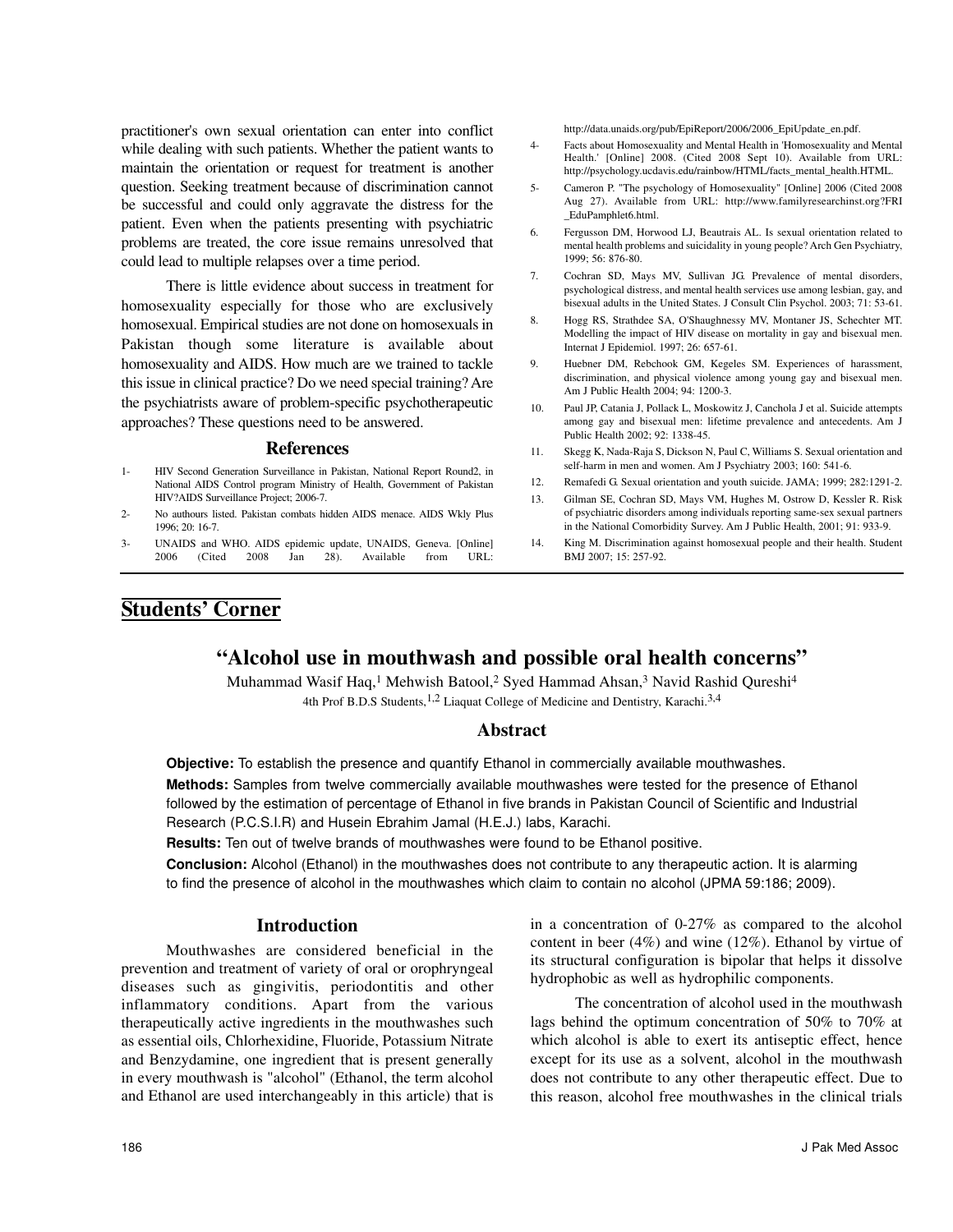have proven to be as effective as alcohol based mouthwashes, with the former having lesser side effects.<sup>1</sup>

It has been postulated that alcohol in the mouthwash in reference to its local effects and metabolism, acts similarly to alcohol in the beverages.<sup>2</sup> As mouthwashes are kept in contact with oral mucosa, there is absorption of various ingredients including alcohol because of rich blood supply and relatively high permeability of oral mucosa. This has been measured by estimation of urinary excretion of Ethyl glucoronide (product of Ethanol metabolism) in concentration of as minimum as 50 ng/ml and as maximum as 300ng/ml after rinsing with 12% Ethanol based mouthwash.<sup>3</sup> Similarly alcohol has average oral fluid to blood concentration ratio of 1.07 when compared with few other drugs such as Barbiturates (0.3) and Diazepam (0.01- 0.02).<sup>4</sup> The breath analyzers (used for detection of alcohol consumption) show positive readings after rinsing with alcohol based mouthwashes implicating that effect of alcohol in mouth is greater on rinsing than on swallowing.<sup>5</sup>

The metabolism of alcohol starts intra-orally by the normal oral flora that results in the production of well known toxic metabolite acetaldehyde.<sup>6</sup> Oral mucosa unlike most tissues of body, lacks alcohol dehydrogenase due to which acetaldehyde may be accumulated for a long duration of time in the mouth before being cleared.

Research has shown the permeability of oral mucosa to be directly proportional to the increase in concentration of Ethanol such that the mucosal permeability being greater at 15% Ethanol than at 5% Ethanol and sharply rises from 25% Ethanol to 50% Ethanol, beyond which no increase in the permeability was observed (Figure).<sup>7</sup> Such an increase in mucosal permeability has been evidenced to enhance the penetration of carcinogens such as Nitrosnornicotine.<sup>8</sup>

Considering the above mentioned scientific data that emphasizes on risks of high alcohol content in mouthwash,



Figure: Increase in the permeability of oral mucosa in a stepwise pattern in relation to increasing concentrations of Ethanol. Ethanol concentrations above 50% cause no change in the permeability of oral mucosa.

we planned a study to determine the qualitative and quantitative presence of Ethanol in commercially available mouthwashes in Pakistan; products labeling alcohol and those not labeling alcohol.

### **Material and Methods**

Four samples each from twelve commercially available mouthwashes were collected from three super stores in Karachi. The batch number, manufacturing date and expiry date of the samples were noted.

A total of four tests were performed. The tests were divided into the qualitative tests used for the detection of alcohol in the samples and the quantitative tests.

The qualitative/preliminary tests employed three tests namely Iodoform test, Chromic Acid test and Nuclear Magnetic Resonance (N.M.R.) spectroscopy.

In the Iodoform test , a standard volume of 5 ml of the sample was taken and reacted with 2 ml of Iodine and 5% NaOH. Samples of twelve brands of mouthwashes were tested using this reaction. The presence of Ethanol is indicated by the formation of yellow precipitates of Iodoform (Triiodomethane).<sup>9</sup>

The second test employed was Chromic Acid test in which Potassium Dichromate oxidizes alcohol that was indicated by the color change of Potassium Dichromate from orange to green, this is the same reaction used in the Breath Analyzers to measure concentration of alcohol. A standard volume of 3 ml of every sample was taken and reacted with few drops of concentrated Sulfuric acid. Twelve samples were tested using this reaction.

After the two qualitative tests, two alcohol negative samples were excluded while from remaining ten samples; five mouthwashes were selected randomly (non-probability sampling) for further confirmatory tests for the presence of Ethanol followed by estimation of percentage of Ethanol in the selected five samples.

In the third qualitative test, N.M.R. spectroscopy was utilized. This technique detects radio frequency absorbed by protons at applied magnetic fields denoting chemical shifts on the recording paper. 3 ml of the sample was taken. Five samples were submitted for this test.

In the fourth test, quantitative assessment of Ethanol by Gas Chromatography (G.C.) was performed. To rule out the element of bias and variability, two samples were submitted in the lab of P.C.S.I.R and three samples were submitted in H.E.J. labs.

## **Results**

In the preliminary tests Iodoform and Chromic acid test, twelve samples of mouthwashes namely Listerine, Enziclor, Signal, Prodent, Niflam, Protect (Alcohol free),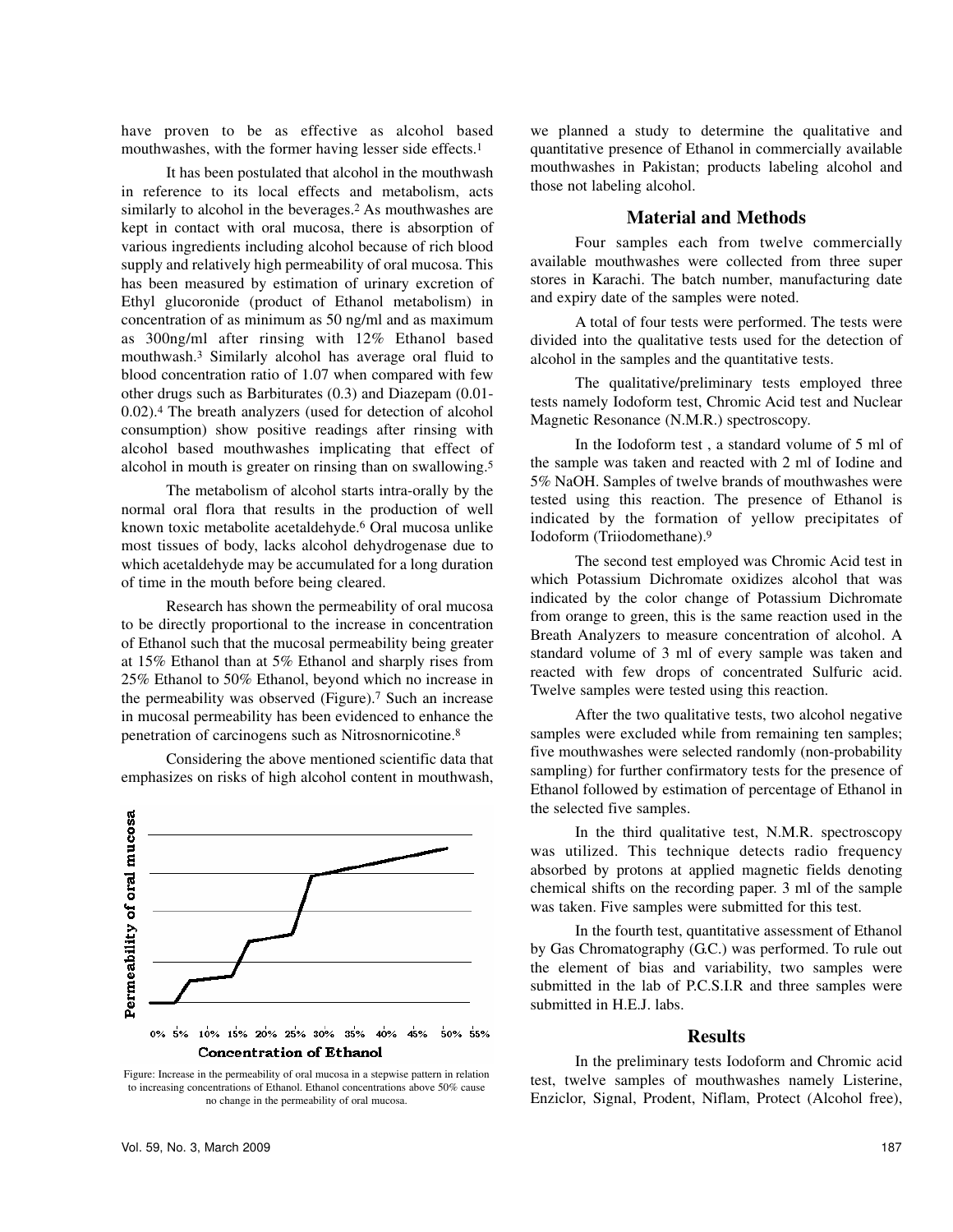Oral B (Alcohol free), Clinica, Neo-nexus, Hi-Paradent, Pepsodent (Alcohol free) and Enliven (Alcohol free) were tested. Except for two products; Oral B (Alcohol free) and Enliven (Alcohol free), all the ten remaining samples gave positive Ethanol reaction (Table-1). The samples that did

**Table 1: Presence of Ethanol in samples by Iodoform, Chromic Acid and N.M.R test.**

| <b>Brand Name of Mouthwash</b> | Ethanol<br><b>Iodoform/Chronic Acid/NMR</b> |
|--------------------------------|---------------------------------------------|
|                                |                                             |
| 1.Listerine*                   | Positive                                    |
| 2. Enziclor*                   | Positive                                    |
| $3.$ Signal*                   | Positive                                    |
| 4 Prodent                      | Positive                                    |
| 5.Niflam                       | Positive                                    |
| 6. Protect (Alcohol free)*     | Positive                                    |
| 7. Oral B (Alcohol free)       | Negative                                    |
| 8.Clinica                      | Positive                                    |
| 9. Neo-nexus                   | Positive                                    |
| 10.Hi-Paradent                 | Positive                                    |
| 11. Pepsodent (Alcohol free)*  | Positive                                    |
| 12. Enliven (Alcohol free)     | Negative                                    |

The marked (\*) samples were tested by N.M.R. also and found to be Ethanol positive.

not contain alcohol were not subjected for further confirmatory tests. In N.M.R. test, five samples namely Listerine, Enziclor, Signal, Protect (Alcohol free) and Pepsodent (Alcohol free) were selected and confirmed to be Ethanol positive .In the quantitative assessment of Ethanol in mouthwashes by G.C., the percentage of Ethanol was determined in the selected five samples that were confirmed to contain Ethanol by N.M.R., the percentage of alcohol observed in these samples by P.C.S.I.R. and H.E.J. labs is listed in Table 2.

**Table 2: Results of percentage of Ethanol determined by G.C.**

| <b>Brand Name of mouthwash</b> | <b>Percentage of Ethanol</b> |
|--------------------------------|------------------------------|
| 1. Listerine                   | 24.5%                        |
| 2. Protect (Alcohol free)      | $3.5\%$                      |
| 3. Signal                      | 13.8%                        |
| 4. Enziclor                    | 3.58%                        |
| 5. Pepsodent (Alcohol free)    | 2.89%                        |

The samples 1 and 2 were tested in P.C.S.I.R. labs while 3,4 and 5 in H.E.J. labs.

## **Discussion**

It is a matter of serious concern that alcohol is present in many mouthwashes labeled as without alcohol and in brands that do not mention any information regarding presence of alcohol on the display panel of their products. Such products are being sold over the counter without the consumer knowing about it. The Drug Act, 1976 states that in Pakistan companies require to mention their active ingredients. Since alcohol is not an active ingredient therapeutically, many companies defer from listing alcohol in their list of ingredients.<sup>10</sup> Only few brands such as Listerine, Macleans, Colgate, Smokers and Signals are currently mentioning alcohol in the ingredients with even fewer brands mentioning the percentage of alcohol in the product.

Although not therapeutically active, Ethanol in the mouthwash has been proven to produce multiple other effects many of which are not beneficial and un-necessary for the user. These range from a characteristic burning sensation upon contact with the oral mucosa by activation of vanilloid receptor-1; a heat gated ion channel to a dehydrating effect on the oral mucosa.11,12 Due to the astringent action of ethanol, the use of high alcohol mouthwashes in patients with radiation mucositis is not recommended.<sup>13</sup> Patients with Sjögren's syndrome should avoid alcohol based mouthwash as it may aggravate xerostomia, and with decreased salivary flow locally, atrophic changes of oral epithelium may occur. Similarly people on Alcohol Withdrawal therapy or patients on Disulfiram therapy should also avoid using such formulations. American Dental Association (ADA) advices patients of burning mouth syndrome to avoid irritating substances such as mouthwashes.<sup>14</sup> Similarly alcohol is a known cause of halitosis and mouthwashes only temporarily relief the problem.<sup>15</sup>

Alcohol is an irritant to epithelium and in animal studies; the topically applied alcohol was linked with increased occurrence of tumours.<sup>16</sup> Inflammatory changes may also develop that may induce hyperkeratosis and atrophy of mucosa. In a study that involved 40 hamsters, two hamsters showed areas of hyper-parakeratinazation, loss of cellular cohesion in basal cell layers with mononuclear inflammatory cells when treated with 23% Alcohol based mouthwash.<sup>17</sup>

Studies and case reports link such a high percentage of alcohol in certain mouthwashes with development of leukoplakia, the lesion was reversible when the mouthwash was stopped.<sup>18</sup> There has also been concern about the correlation of high level of alcohol in the mouthwash with increased susceptibility towards oral cancer. <sup>19</sup> Although to date, no scientific data establishes it as an etiological factor but few cases have been documented in literature in which alcohol containing mouthwashes are suspected, especially of a patient who suffered from multiple recurrent oral cancers, the patient gave a long history of using 14% alcohol based mouthwash.<sup>18</sup> However, it must be stated that other local and systemic factors can aggravate the susceptibility towards oral cancer.

The production of acetaldehyde intra-orally is also a matter of grave concern. Acetaldehyde is a known carcinogen and has been shown to cause hyperplastic and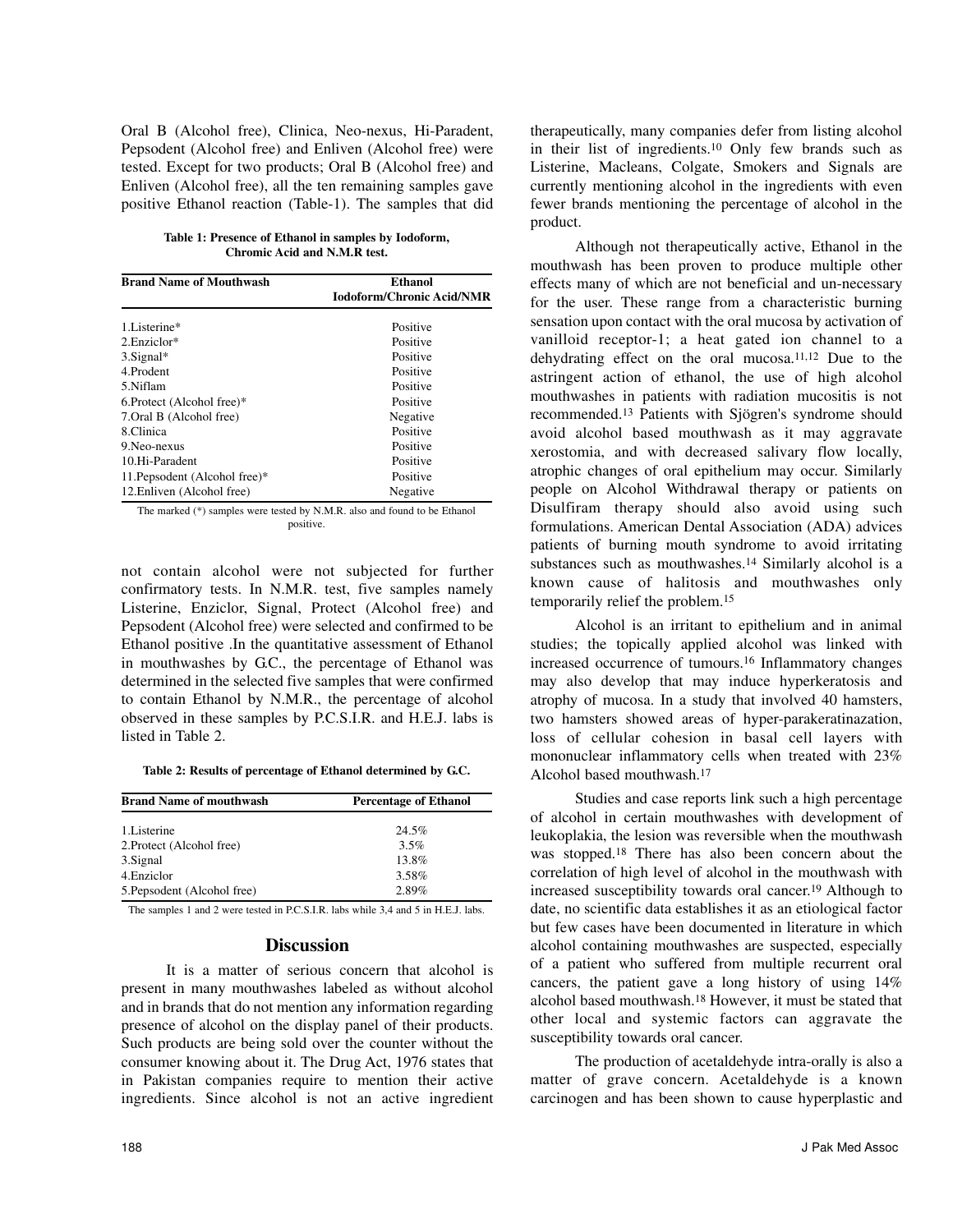hyperproliferative changes in epithelium as well as it binds to D.N.A. and proteins and destroys folate.<sup>20</sup> This may lead to decreased folic acid resulting in keratinzation abnormalities leading to atrophy. Alcohol acts against hepatic neo-antigens due to which tumour proliferation may go unchecked and it also influences stem cell in the basal cell layer by intracellular and intercellular pathway, a step suggested to be of importance in development of oral cancer. 21

Stromyelysin 3; a gene involved in cancer metastasis has been shown to be activated by acetaldehyde.<sup>22</sup> In an vitro study, acetaldehyde production from mouthwash was proven to be cytotoxic for gingival fibroblasts.<sup>23</sup> With regards to cancer susceptibility from alcohol, Asian population is more susceptible because of genetic polymorphisms in Alcohol Dehydrogenase (ADH) genotype that contributes to slower metabolism and prolonged effects of ethanol metabolites.<sup>24</sup>

In relation to alcohol effect on composite restorations, mouthwashes having high level of alcohol have been studied to affect color and hardness of composite restorations.<sup>25</sup>

### **FDA recommendations:**

With raising concerns over safety of high alcohol based mouthwashes, the Food and Drug Administration (FDA) recommended following alcohol concentrations to be used according to different age levels (Table 3).<sup>26</sup>

**Table 3: Percentage of Alcohol for oral drug products recommended by FDA.**

| Age limit                                                     | % of Alcohol                                       |
|---------------------------------------------------------------|----------------------------------------------------|
| 1. Chilren under 6 Years<br>2. Children between 6 to 12 Years | Alcohol free, Otherwise 0.5% or less<br>5% Alcohol |
| 3. People over 12 Years                                       | Not more than 10% Alcohol                          |

Currently most Chlorhexidine mouthwashes in United States are formulated with maximum of 12% alcohol while few others are entirely alcohol free. The U.S. Consumer Product Safety Commission (CPSC) has proposed child resistant packaging for mouthwashes having 3 grams or more Ethanol because of over eighteen thousand cases of accidental ingestion by children over a period of nine years resulting in coma, seizures and hypoglycemia and two deaths reported so far. 27,28 In case of hypoglycemia; secondary to mouthwash ingestion, I/V glucose should be given. Although FDA does not establish a causal relation between alcohol in mouthwash and oral cancer, it suggests further research to be carried out in this area. Furthermore, American Cancer Society, National Cancer Institute (United States) and Cancer Research Center UK discourage the use

## **Conclusion**

In the present study, alcohol was present in all the mouthwashes except for two products that were tested in this study. It is a matter of serious concern to find the presence of alcohol in the brands that claim to contain no amount of alcohol, hence it is suggested that the regulatory authorities of Pakistan and Pakistan Dental Association (P.D.A.) in particular should play an active role and address this issue. It is also recommended that the levels of alcohol in the mouthwash need to be monitored and only the limit necessary to dissolve active ingredients should be permitted as well as making sure that all the brands should be obliged to mention the exact percentage of alcohol as suggested by F.D.A. thereby helping the consumer to choose any brand depending upon the preferences. There is need for development of child resistant packaging for mouthwashes having high level of alcohol with instruction to keep out of reach of children clearly written on the display panel to avoid any accidental ingestion. We recommend that depending on the different ingredients and their role in the mouthwashes, these should be only prescribed when a patient requires it in certain conditions. With regards to susceptibility to increased risk towards oral cancer from high alcohol based mouthwashes, definitive and conclusive data is lacking and certainly there is a need for further studies to be carried out to have a clear picture of any association if at all from mouthwashes.

## **Acknowledgments**

We would like to thank Liaquat College of Medicine and Dentistry, Karachi for providing the funds and technical support for the research project. We are also thankful to the following people for their unlimited support and help; Dr.Ali Farhan Razi, Prof.Naseer-ud-Din, Prof. Siraj-ud-Daula, Prof.H.S.A. Athar, Dr.Bilal Abid, Dr. Mehwash Kashif, Dr.Bahadur Ali, Dr.Ahmed Ali, Mr.Munawar, Dr.Naheed Najmi, Col(R) Dr.Haq Nawaz, Dr.Imtiaz Ahmed Lone, Prof Dr.Col (R) Sajjad Akbar, Dr.Iffat Khan, Rabia Shafique and Miss.Humera Asif.

### **References**

- 1. Bahna P, Hanna HA, Dvorak T, Vaporciyan A, Chambers M, Raad I. Antiseptic effect of a novel alcohol free mouthwash: a convenient prophylactic alternative for high-risk patients. Oral Oncol 2007; 43:159-64.
- 2. Scully C. Cancers of oral mucosa. [Online] 2009 [Cited 2007 Mar 25]. Available from URL: http://www.emedicine.com/derm/TOPIC565.HTM.
- 3. Beyer J, Gerostamoulos D, Drummer O, Costantino A. Comments on "The effects of use of mouthwash on ethylglucuronide concentration in urine." J Anal Toxicol 2007; 31:294-6.
- 4. Drummer OH. Drug testing in oral fluid. Clin Biochem Rev 2006; 27: 147-59.
- 5. Wigmore JG, Leslie GM. The effect of swallowing or rinsing alcohol solution on the mouth alcohol effect and slope detection of the intoxilyzer 5000. J Anal Toxicol 2001; 25:112-4.